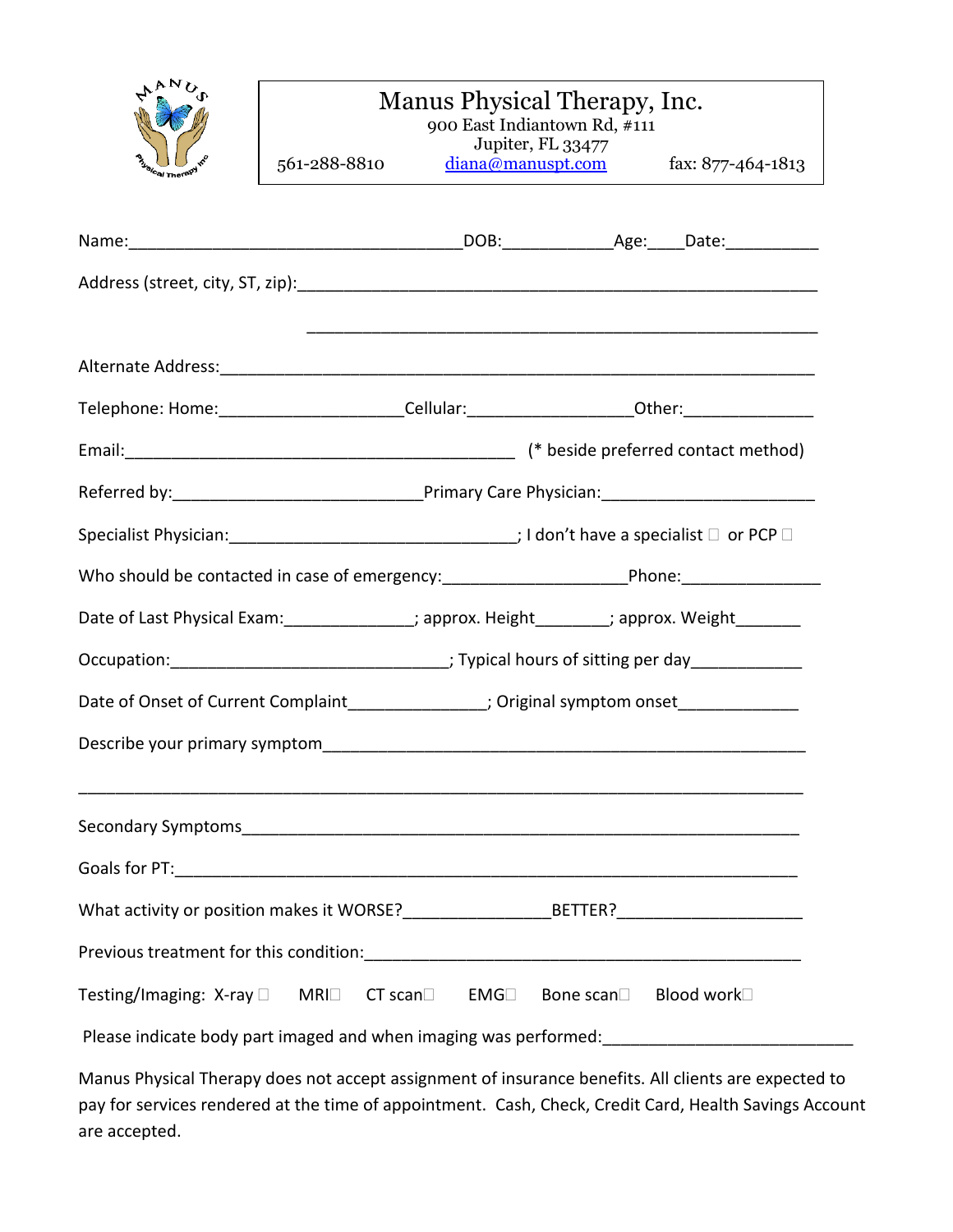

## Manus Physical Therapy, Inc.

900 East Indiantown Rd, #111

Jupiter, FL 33477

561-288-8810 [diana@manuspt.com](mailto:diana@manuspt.com) fax: 877-464-1813

NAME DATE Medical History (2) NO Past Current Osteoarthritis, Joint Pain or Swelling (acute or chronic): meds\_\_\_\_\_\_\_\_\_\_\_\_\_\_\_\_\_  $\begin{array}{ccccccccccccc} \Box & \Box & \Box & \Box & \Box \end{array}$ Joint Replacements: THR<sup>I</sup> L/R; TKR I L/R; TSR L/R; reverse TSA  $\Box$   $\Box$  Rheumatoid Arthritis: mediation □ □ □ Autoimmune Disorder: Lupus, IBS, Crohn's, Celiac, \_\_\_\_\_\_\_\_  $\Box \qquad \Box \qquad \Box \qquad \text{Osteoporosis; Fractured Bone} \underline{\qquad \qquad \qquad \qquad \qquad \qquad \qquad \qquad \qquad \qquad \qquad \qquad \qquad \Box \qquad \text{Osteopenia}}$  Cancer: type\_\_\_\_\_\_\_\_\_\_\_\_\_\_\_\_\_\_\_\_\_\_\_\_\_\_\_\_\_; year\_\_\_\_\_\_\_\_\_\_\_  $\Box$   $\Box$  Heart Attack: year\_\_\_\_\_\_\_\_; stent\_\_\_\_\_\_\_\_; bypass\_\_\_\_\_\_\_\_\_\_\_\_  $\square$   $\square$  Angina (chest or jaw pain related to exertion) or Palpitations  $\Box$   $\Box$  High Blood Pressure: controlled with  $\Box$  $\Box$   $\Box$  Liver or Gall Bladder surgery: year\_\_\_\_\_\_\_\_; Hepatitis\_\_\_\_\_\_\_\_\_\_  $\Box$   $\Box$  High Cholesterol: controlled with  $\Box$   $\Box$   $\Box$ Depression or Anxiety 团团团 Diabetes (type I, type II) controlled with  $\square$   $\square$   $\square$  Environmental Allergies  $\Box$   $\Box$  Vision or Hearing: corrected with □ □ □ Loss of Balance or Dizziness; I have fallen \_\_\_\_times in the last year.  $\square$   $\square$   $\square$  GI disturbance: ulcer, nausea/vomiting, GERD  $\square$   $\square$  Bowel or Bladder Disturbance or Incontinence (urgency, frequency, constipation)  $\square$   $\square$   $\square$  Coordination with moving arms or legs □ □ □ Weakness of the arms, legs, back, or neck  $\square$   $\square$   $\square$  Headache: migraine, tension, cluster migraine  $\Box$   $\Box$  Thyroid (deficiency, surgery, radiation) medication □ □ Pain that Wakes you at Night □ □ □ Unexplained Weight Loss or Loss of Appetite □ □ Pneumonia, Emphysema, COPD, Unexplained Cough, Bronchitis, Asthma **Example 20** Fever, Chills, Night Sweats Difficulty Sleeping  $\Box$   $\Box$  Swelling in the feet or ankles  $\Box \qquad \Box \qquad \Box \qquad \text{Pregnancy: year}\_ \qquad \qquad \Box \qquad \text{C-section $\mathbb{B}$ year}\_ \qquad \qquad \Box$  $\Box$   $\Box$  Auto or Cycling Accident: year \_\_\_\_\_; traumatic hospitalization  $\Box$   $\Box$   $\Box$  Other major surgeries:  $\square$   $\square$  Smoking ( $\square$  I am aware that healing time is longer if I smoke) Medications/Surgeries not already listed: \_\_\_\_\_\_\_\_\_\_\_\_\_\_\_\_\_\_\_\_\_\_\_\_\_\_\_\_\_\_\_\_\_\_\_\_\_\_\_\_\_\_\_\_\_\_\_\_\_\_\_

List Regular form of exercise:\_\_\_\_\_\_\_\_\_\_\_\_\_\_\_\_\_\_\_\_\_\_\_\_\_\_\_\_\_\_\_\_\_\_\_\_\_\_\_\_\_\_\_\_\_\_\_\_\_\_\_\_\_\_\_\_\_\_\_\_\_